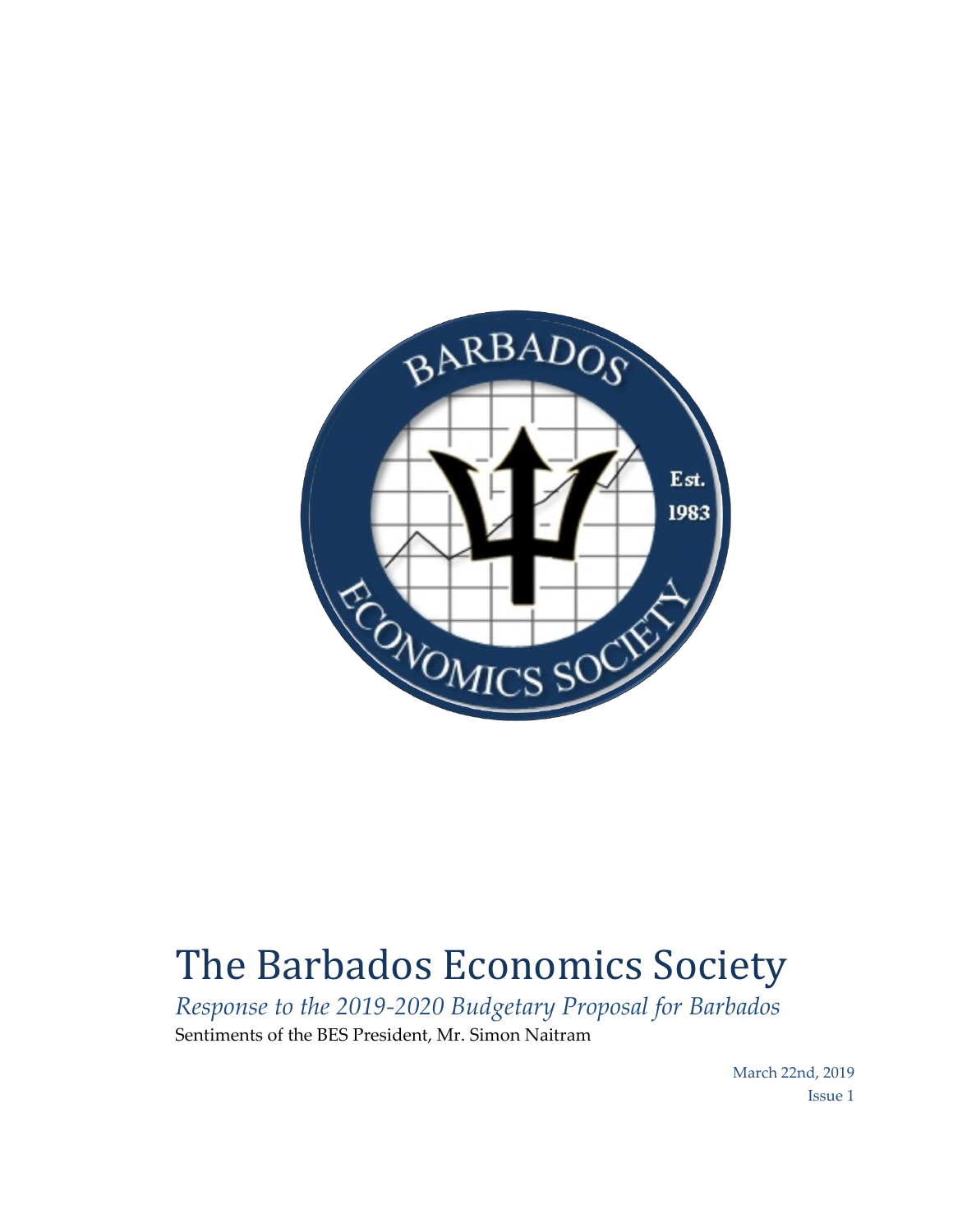## The Barbados Economics Society

Response to the 2019-2020 Budgetary Proposal for Barbados

## Summary

Our focus for the first budget in Barbados' IMF era is growth. Without growth, the IMF programme would fail, the country would continue to suffer, and our livelihoods would be put in deep jeopardy. Then has the Government of Barbados delivered a real growth strategy?

The vision for long-run growth outlined by Prime Minister Mia Mottley is designed to empower citizens to chase their own success through public investment in education, skills, and healthcare. This form of public investment can achieve sustainable long-term growth rates. The emphasis will be on high-skill, high-wage economic activity—particularly in services sectors. It entails a utopic view of Barbados that we can strive towards. Their first step in this direction is the creation of a National Training Initiative along with a First Jobs Initiative. We impatiently await further details of the implementation of this long-run growth strategy. It will require substantial physical investment in technology for both healthcare and education.

This budget presents a coherent growth strategy. No longer is our long-run growth strategy dependent on Government driving economic activity or foreign investors' cash. It is a growth strategy focused on laying the foundation for Barbadians to grab hold of the reins of their future success. No longer can the growth strategy be found in the *numbers*. Instead, we must look to the *details*.

Barbados has suffered from the failure of the financial system to turn our savings into productive investment. While BBD \$9

*This budget presents a coherent growth strategy focused on laying the foundation for Barbadians to grab hold of the reins of their future success!*

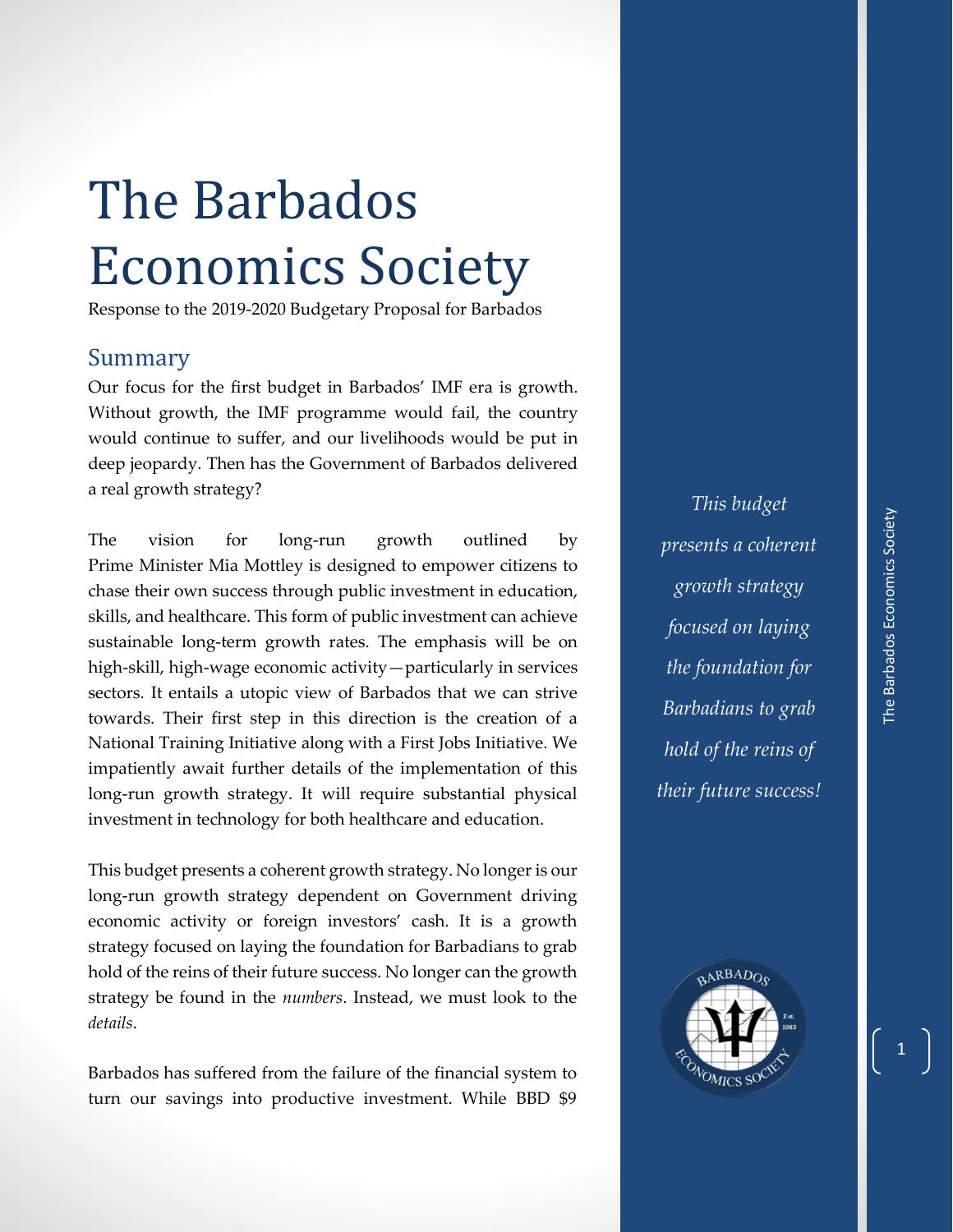billion of cash sat twiddling its thumbs in our financial system, businesses and entrepreneurs have been suffering from an inability to get funding for ideas. The budget lays out six measures designed to put Barbadians' savings to use:

- 1. The creation of an Innovation and Growth Market within the Barbados Stock Exchange that would allow small companies (with assets greater than \$200,000) to access equity financing while retaining a majority ownership.
- 2. The creation of small investor regimes such as crowdfunding and peer-to-peer lending that would allow small individual investors to lend to small businesses.
- 3. The creation of a National Unit Trust to host mutual funds that would see professional investors channelling our funds into local projects.
- 4. The sale of minority stakes in the Hilton and Sam Lord's on the Barbados Stock Exchange.
- 5. The creation of a robust and open secondary market for government debt instruments.
- 6. The development of a regulatory regime for Green Energy Bonds that would allow investors to receive energy credits for investment in renewable energy.

These measures are a first step towards filling a large hole in the financial system. These measures democratize investment and ownership of business. We cannot pretend that access to funding or investment opportunities is equally available to all Barbadians. This is an enormous step towards ensuring that all Barbadians have the opportunity to dream, innovate, create, and become wildly successful. This is a blank canvas, and we are responsible for the art.

The institutional details are also key. The Government is proposing in the first phase to digitize its Immigration, Customs, Registry, Police, International Business, Town and Country Planning, and Licensing departments. It is proposing to move a number of services online: renewing driver's licenses, applying for passports, applying for certificates of character—and hopefully all the other tedious things that waste our days. The establishment of a commercial court should speed up the process of deciding business matters, hopefully improving the certainty of doing business in Barbados.

In the short run, confidence is key. We all know that the increase in the foreign reserves from \$400 million to \$1.1 billion is entirely due to borrowing. But it gives us a buffer—a new lease on life. It is entirely up to us to create the growth that would see this buffer grow. The foreign reserve buffer is designed to instil confidence in the 2:1 peg. And the relaxation of capital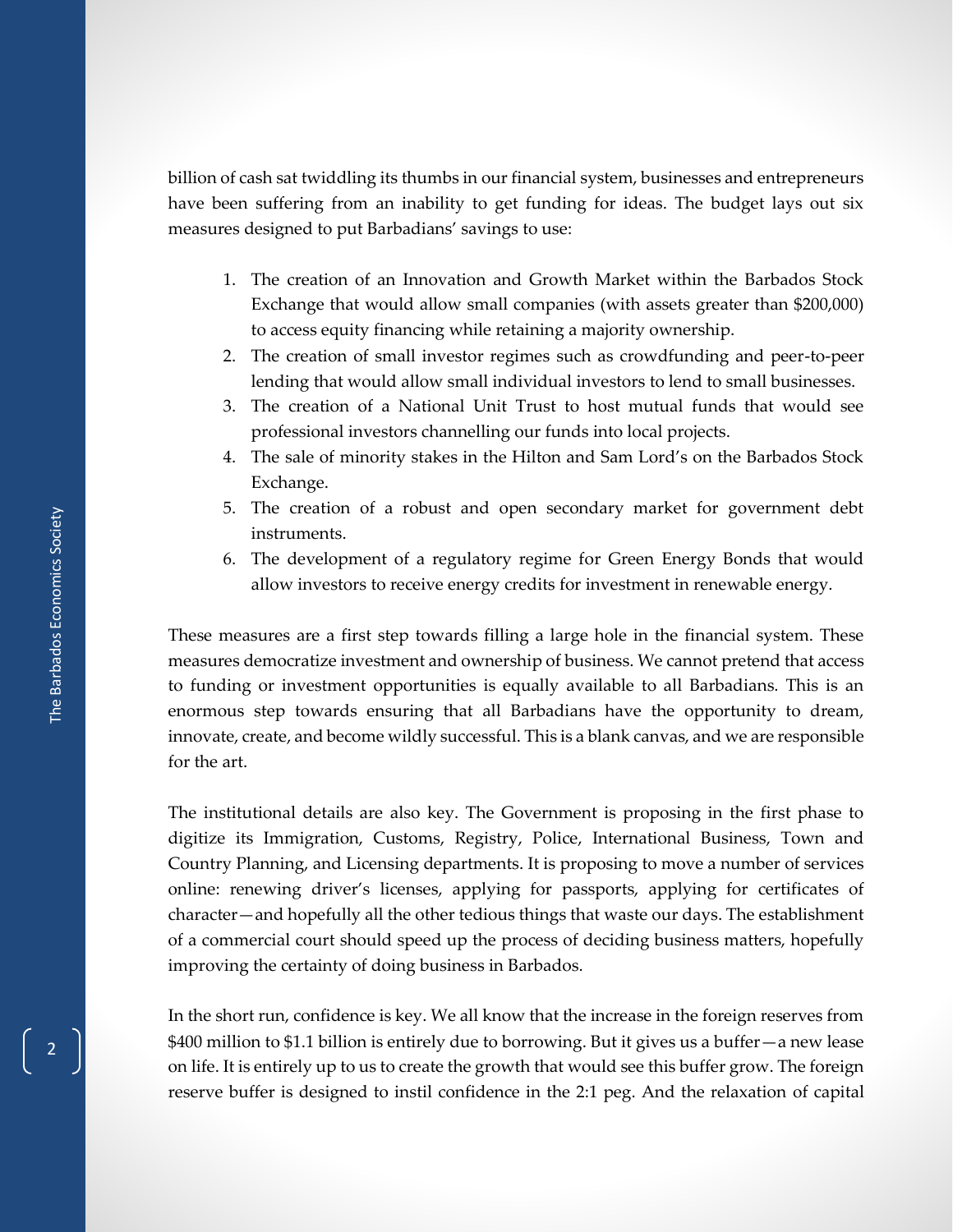constraints is reciprocal vote of confidence in the people of Barbados. With this freedom comes great responsibility.

The distributional effects of the multiple changes to the tax system appear to be a major concern. Income tax rates have been lowered for all income levels except those at the very bottom (less than \$18,000 per year). Meanwhile land tax rates are higher on improved values over \$450,000. Domestic corporate tax rates have been lowered from 30% to a maximum of 5%, while taxes on interest and dividends are up from 12.5% to 15%.

Increases in bus fare were necessitated by the effect of the Government's fuel tax on public service vehicles' operating costs. The fare-increase from \$2 to \$3.50 will increase monthly costs for those at the bottom of the income schedule by around \$90 to \$180 per month. This appears to be a knee-jerk reaction. It has not been accompanied by a considered restructuring of the public transportation system.

In addition, the shift to indirect taxation will increase the cost of consumption for both rich and poor. The broadening of the VAT base is expected to rake in an extra \$7 million, some of which will come from the pockets of the lower income. Those earning less than \$18,000 per year will be most affected by the change in bus fare and the VAT base broadening, *but have not received any additional protection*.



Consider in contrast the effect on the top 1 percentile of the income distribution (those earning \$150,000 per year and above according to the 2010 census). A person earning \$150,000 per year receives a \$5,250 tax break, while a person earning \$200,000 pays \$8,500 less tax.